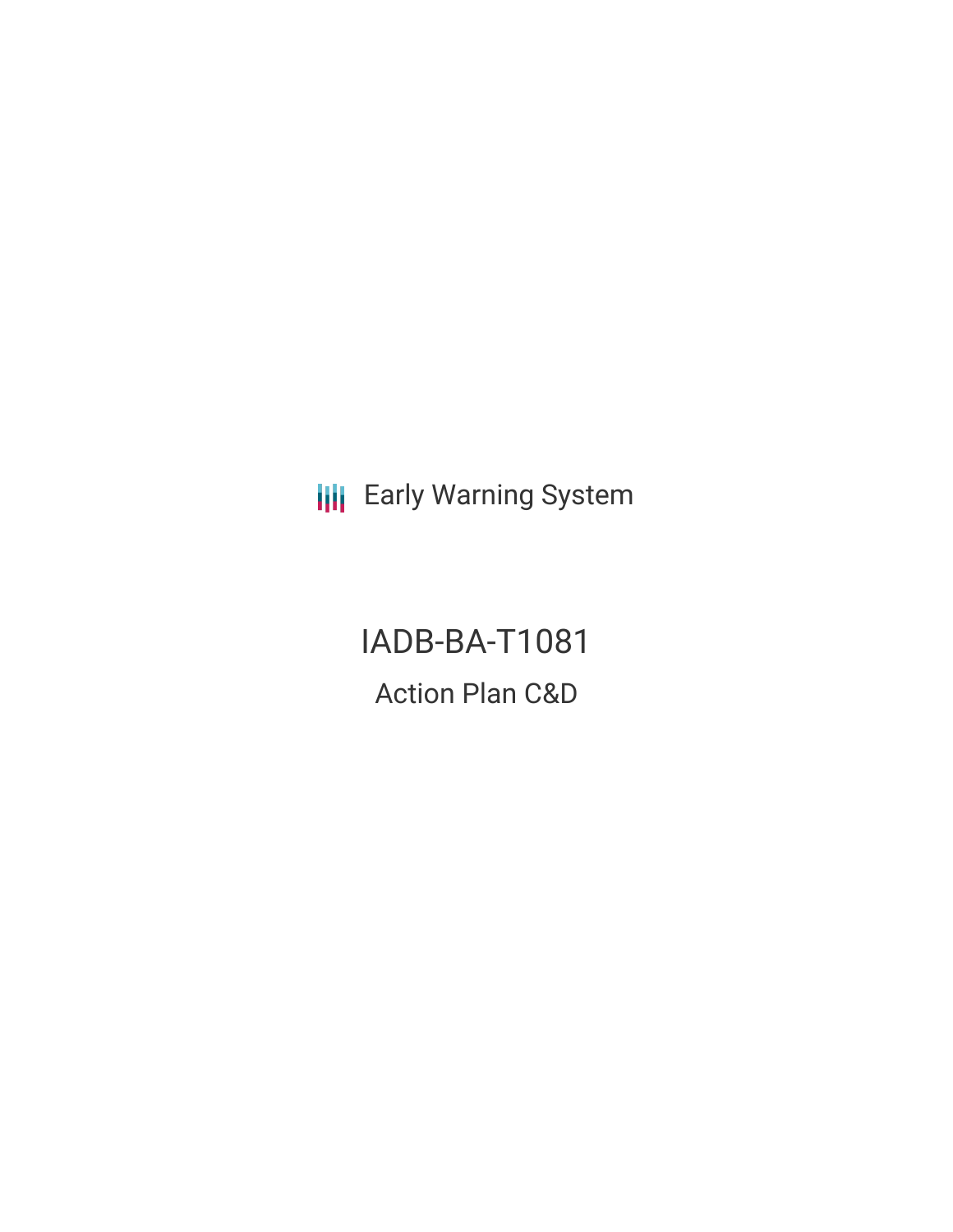

## **Quick Facts**

| <b>Countries</b>               | <b>Barbados</b>                        |
|--------------------------------|----------------------------------------|
| <b>Financial Institutions</b>  | Inter-American Development Bank (IADB) |
| <b>Status</b>                  | Active                                 |
| <b>Bank Risk Rating</b>        | $\mathsf{C}$                           |
| <b>Voting Date</b>             | 2021-01-04                             |
| <b>Borrower</b>                | <b>Government of Barbados</b>          |
| <b>Sectors</b>                 | <b>Technical Cooperation</b>           |
| <b>Investment Type(s)</b>      | <b>Advisory Services</b>               |
| <b>Investment Amount (USD)</b> | $$0.37$ million                        |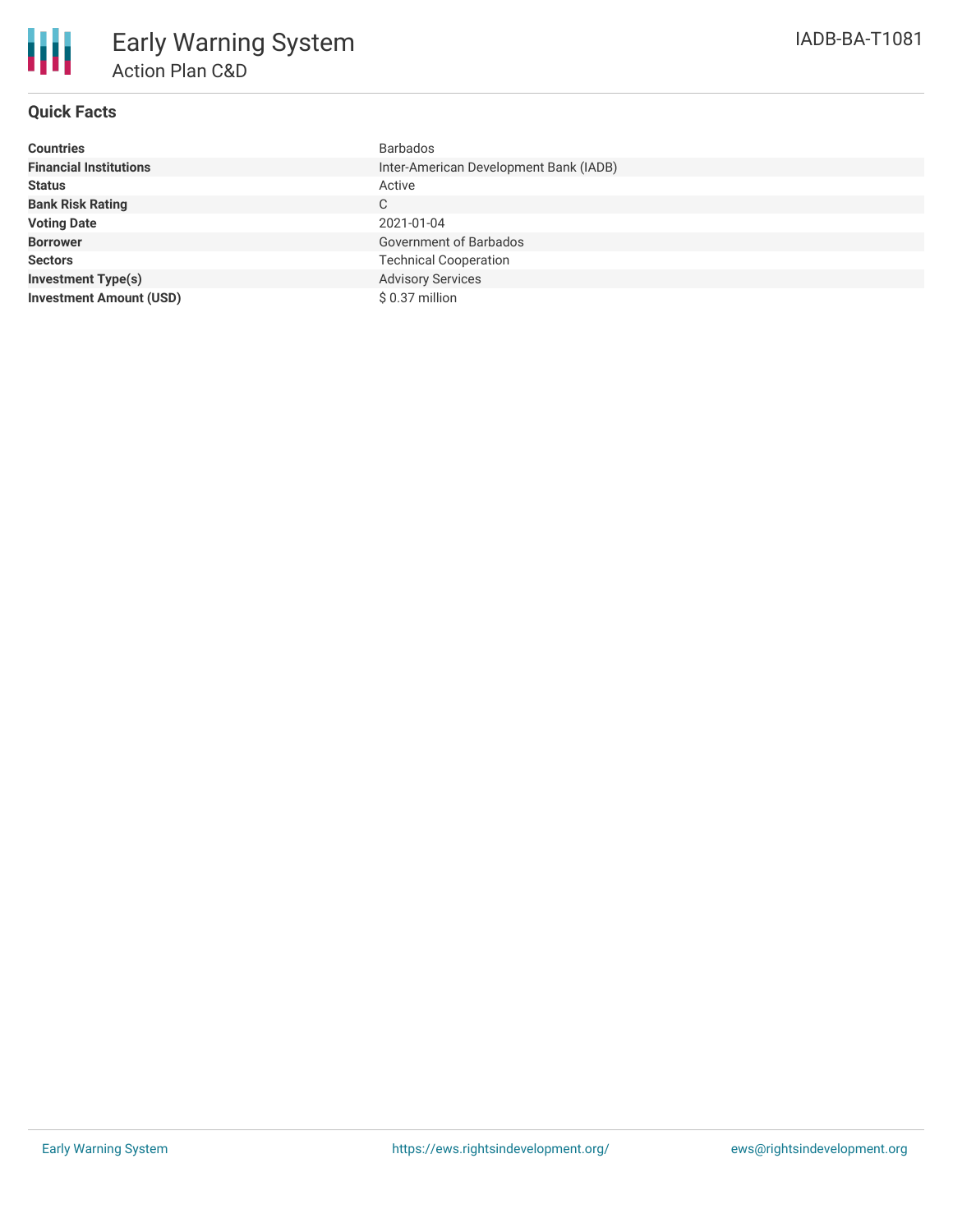# **Project Description**

Action Plan C&D;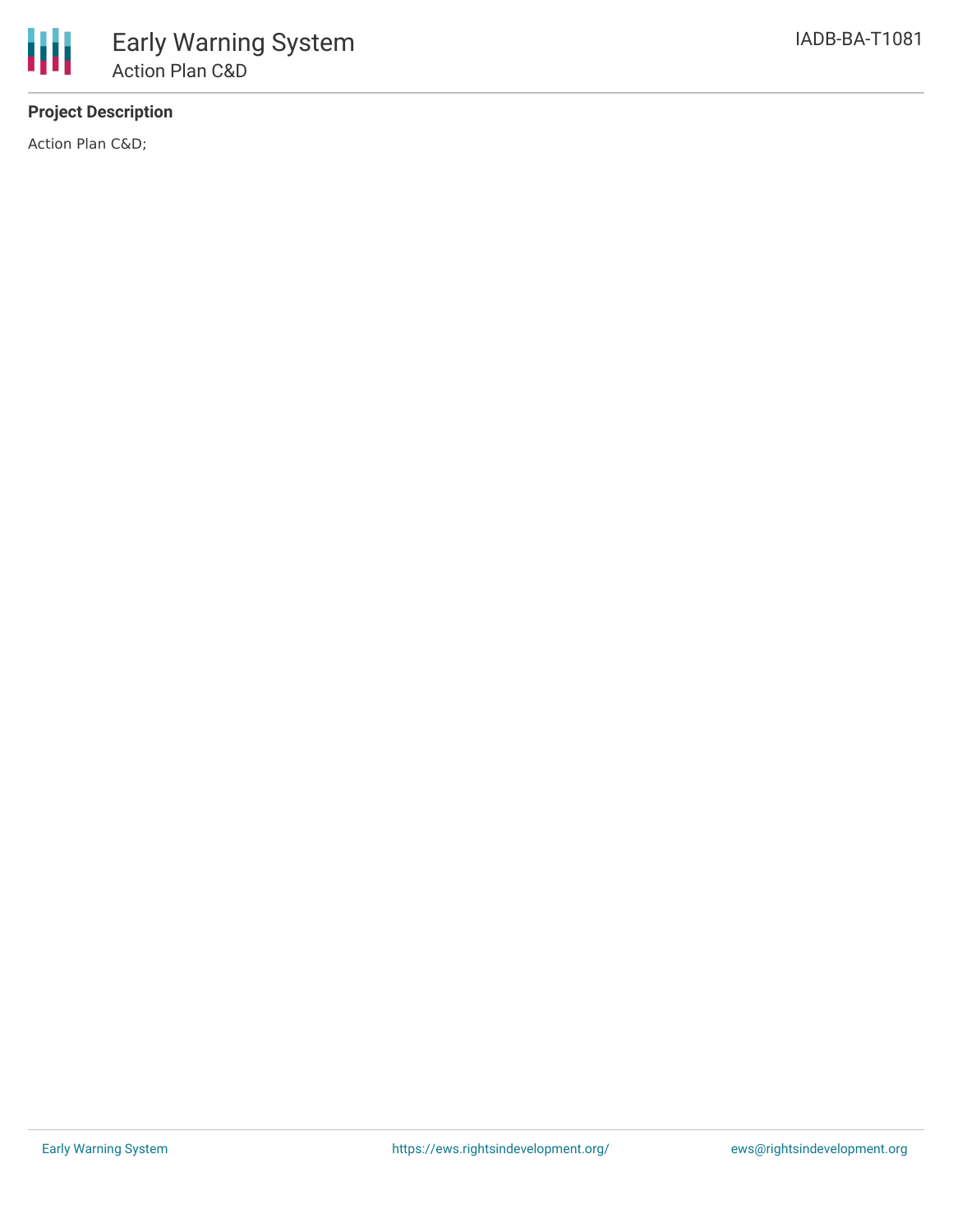### **Investment Description**

• Inter-American Development Bank (IADB)